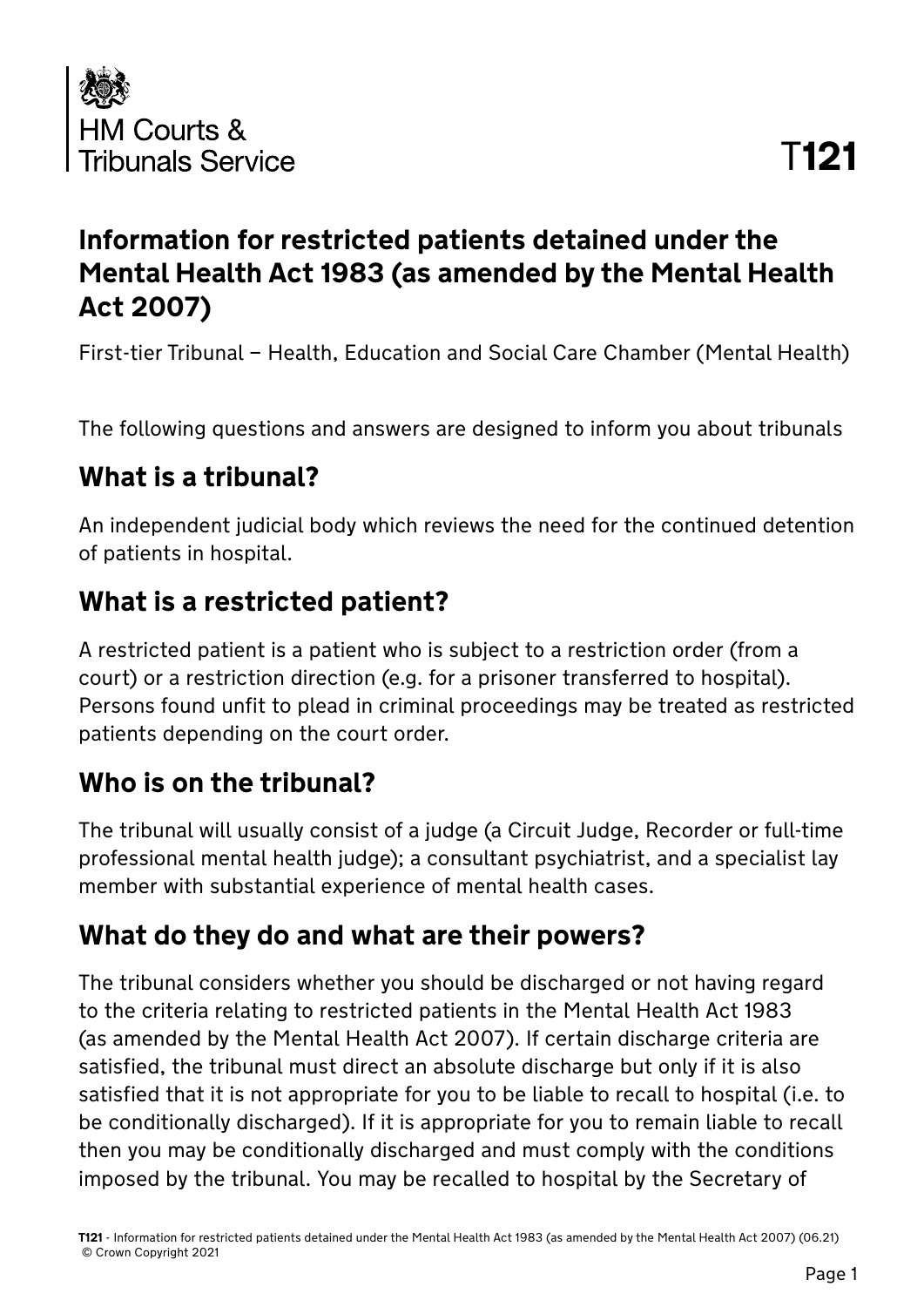State. A tribunal may defer your conditional discharge until suitable arrangements have been made, usually for supervision and accommodation.

The tribunal cannot discharge you subject to a restriction order (a transferred prisoner) but can notify the Secretary of State that you would be entitled to an absolute or conditional discharge if you were on a hospital order made by a court with restrictions on discharge. If you are subject to a restriction direction you may be liable to return to prison in such circumstances but the tribunal can recommend that you remain in hospital if the Home Secretary decides not to discharge you. A tribunal considering an application from a conditionally discharged patient may vary, add any condition or remove the restrictions absolutely.

#### **How can you apply?**

Applications may be made by you or a person authorised by you such as your legal representative. A downloadable application form is provided on our website

www.justice.gov.uk/guidance/courts-and-tribunals/tribunals/mental-health/index. htm with the information required. This form should be submitted to the

HM Courts & Tribunals Service First-tier Tribunal (Mental Health) PO Box 8793 5th Floor Leicester LE1 8BN

#### **When can you to apply?**

As a restricted patient detained in hospital you may apply to a tribunal:

- a. in the period between the expiration of six months and the expiration of 12 months beginning with the date of the relevant hospital order or transfer direction; and
- b. in any subsequent period of 12 months.
- c. If you are a conditionally discharged patient you may apply in the period between the expiration of 12 months and the expiration of 2 years beginning with the date of the conditional discharge.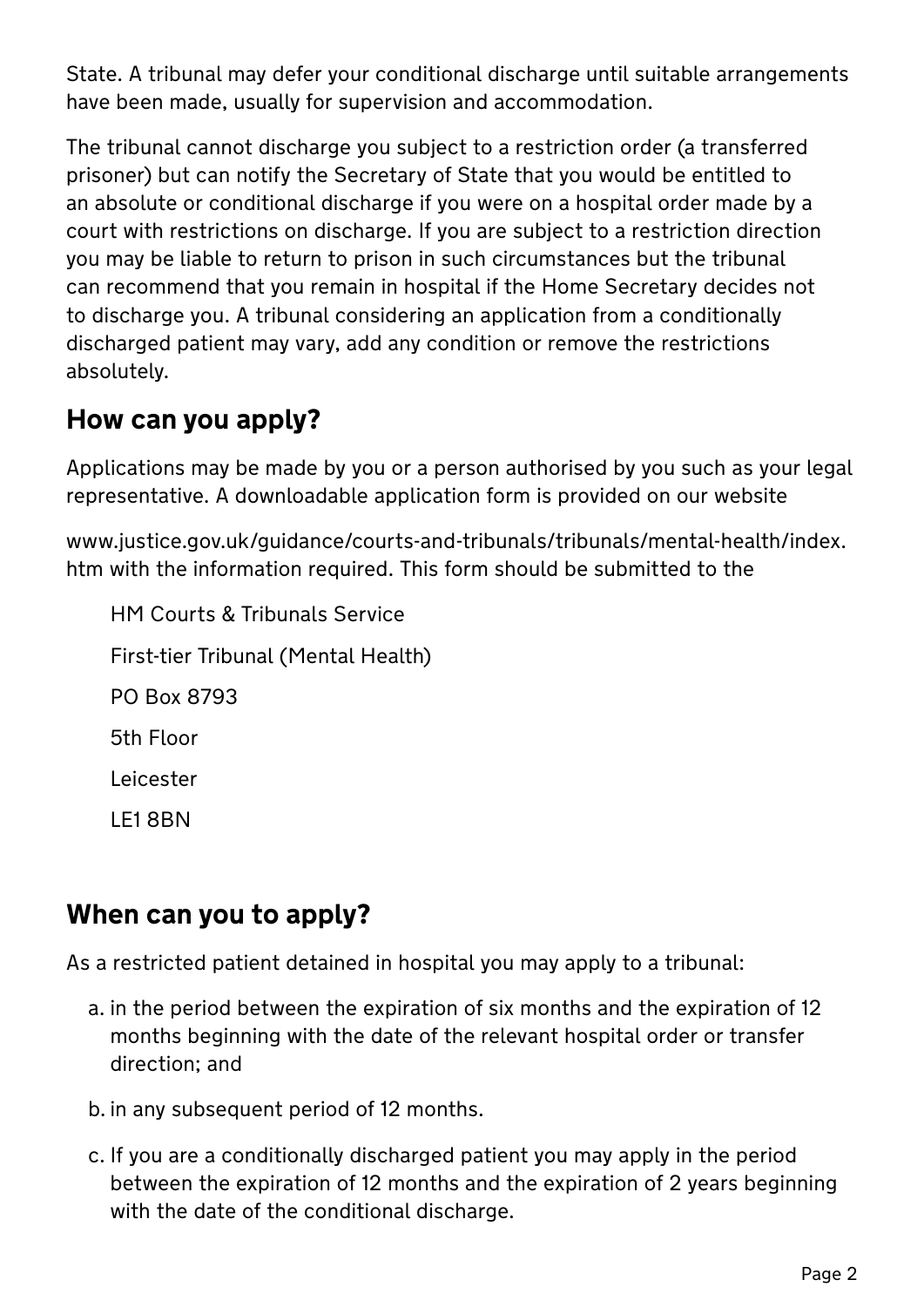## **What happens once an application has been submitted?**

The tribunal office will acknowledge receipt of your application and, if you are not legally represented, send you information regarding your rights to legal representation and to see the Tribunal Doctor. You should let the office know in writing at least 14 days before the day of the Tribunal hearing if you wish to have an interview with the Tribunal Doctor.

The Tribunal Office will also ask the hospital for reports from your Responsible Clinician (RC), Approved Mental Health Professional (AMHP) and comments from the Ministry of Justice. Nearer the time of the tribunal you or your representative will be given copies of the reports to prepare for the hearing.

## **How long will it take before a hearing takes place?**

The tribunal must provide a speedy hearing but this will depend on the circumstances of the case. As a rule of thumb a hearing will take place between 12 to 20 weeks from the date of your application.

# **Further help**

Legal representation is available to anyone who has applied for a tribunal. The hospital keeps a list of specialist solicitors. You are entitled to contact any other solicitor you think will be able to assist you. It is important to do so as soon as possible so as to avoid delay in arranging the hearing of the tribunal.

#### **Where will the tribunal be held?**

Since the onset of the Coronavirus Pandemic , tribunals are currently held by way of a video hearing over the internet .

When face to face hearings resume these will usually in the hospital where you are detained, or if you are conditionally discharged at the hospital where your RC is based or some other suitable venue.

## **What happens if I change my mind about having a tribunal?**

If you do not wish to proceed with your application, then you must inform the tribunal office as soon as possible in writing giving your reasons. An application should be supported where possible by the legal representative. The Chair of the tribunal or the Principal Judge will then decide whether or not to accept your withdrawal.